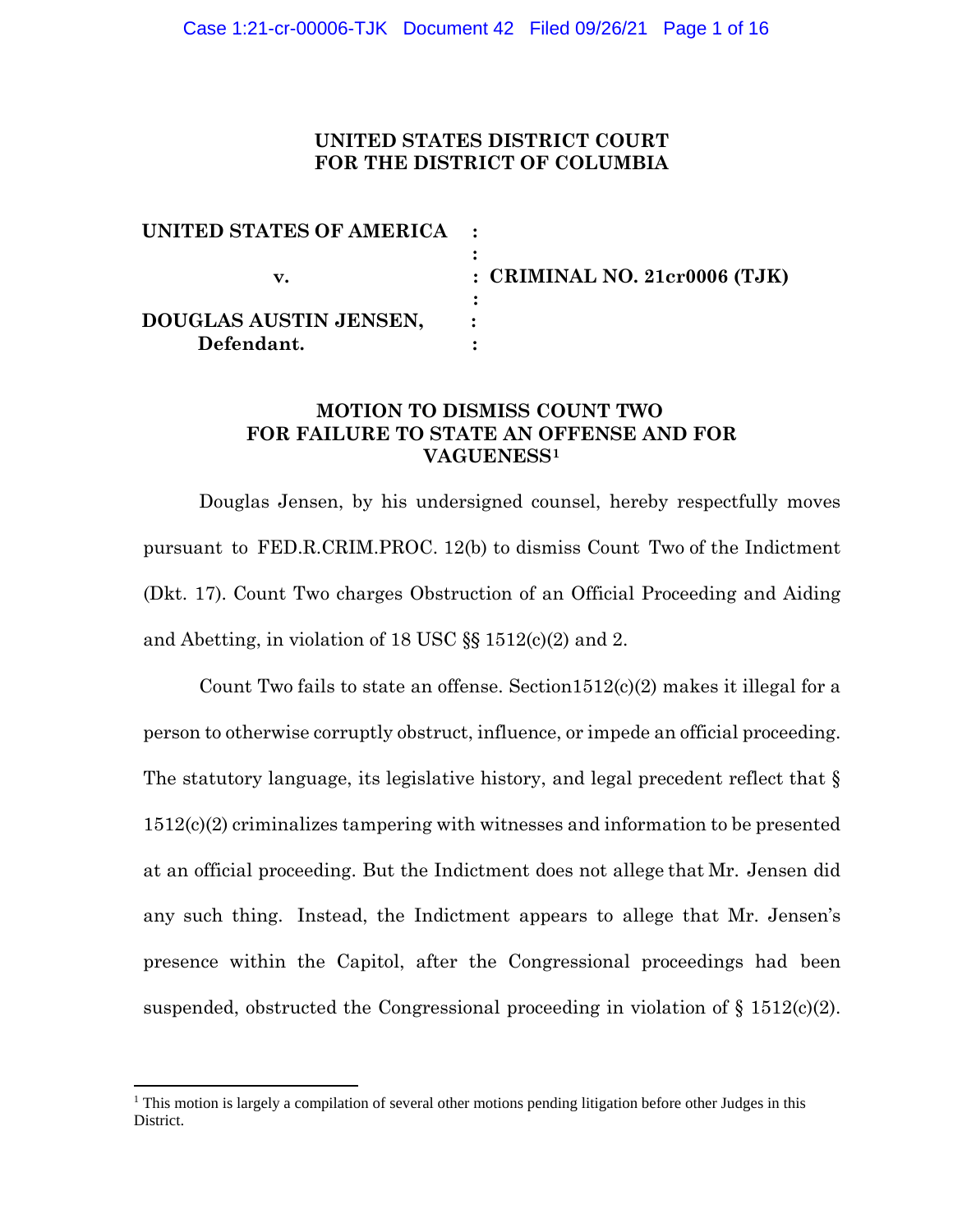#### Case 1:21-cr-00006-TJK Document 42 Filed 09/26/21 Page 2 of 16

No case brought under  $\S 1512(c)(2)$  supports such a broad reading of the "otherwise" language in the statute. *See Yates v United States,* 574 U.S. 528 (2015) (holding that a "tangible object" within §1519 (a related obstruction provision) must be one used to record or preserve information as that is the reach of the statute); *compare also* 18 U.S.C. § 1507 (prohibiting demonstrations in or near a federal court building or the residence of a judge, juror or court official). Notwithstanding the Indictment,  $§1512(c)(2)$  does not criminalize participation in a demonstration (peaceful or disorderly), no matter its intent or effect.

As an independent basis, Count Two must be dismissed as the terms "corruptly" and "otherwise" in  $\S 1512(c)(2)$  are void for vagueness, facially and as applied, in violation of the Due Process clause and cannot support the charges in Count Two under this Circuit's decision in *United States v. Poindexter,* 951 F.2d 369 (D.C. Cir.1991), *cert. denied,* 506 U.S. 1021 (1992) and other legal precedents.

#### **INTRODUCTION**

When activity that falls within the shadow of the First Amendment is alleged to be criminal, courts are required to apply the strictest standards of judgment in ensuring that only intentional criminal activity is prosecuted and not constitutionally protected actions, beliefs or associations. *NAACP v. Claiborne Hardware Co.*, 458 U.S. 886, 918-19 (1982) (boycott activity, which was not itself violent, that resulted in the loss of business profits was constitutionally protected); *Noto v. United States*, 367 U.S. 290, 299-300 (1961) (requiring "rigorous standards of proof" in Smith Act prosecutions).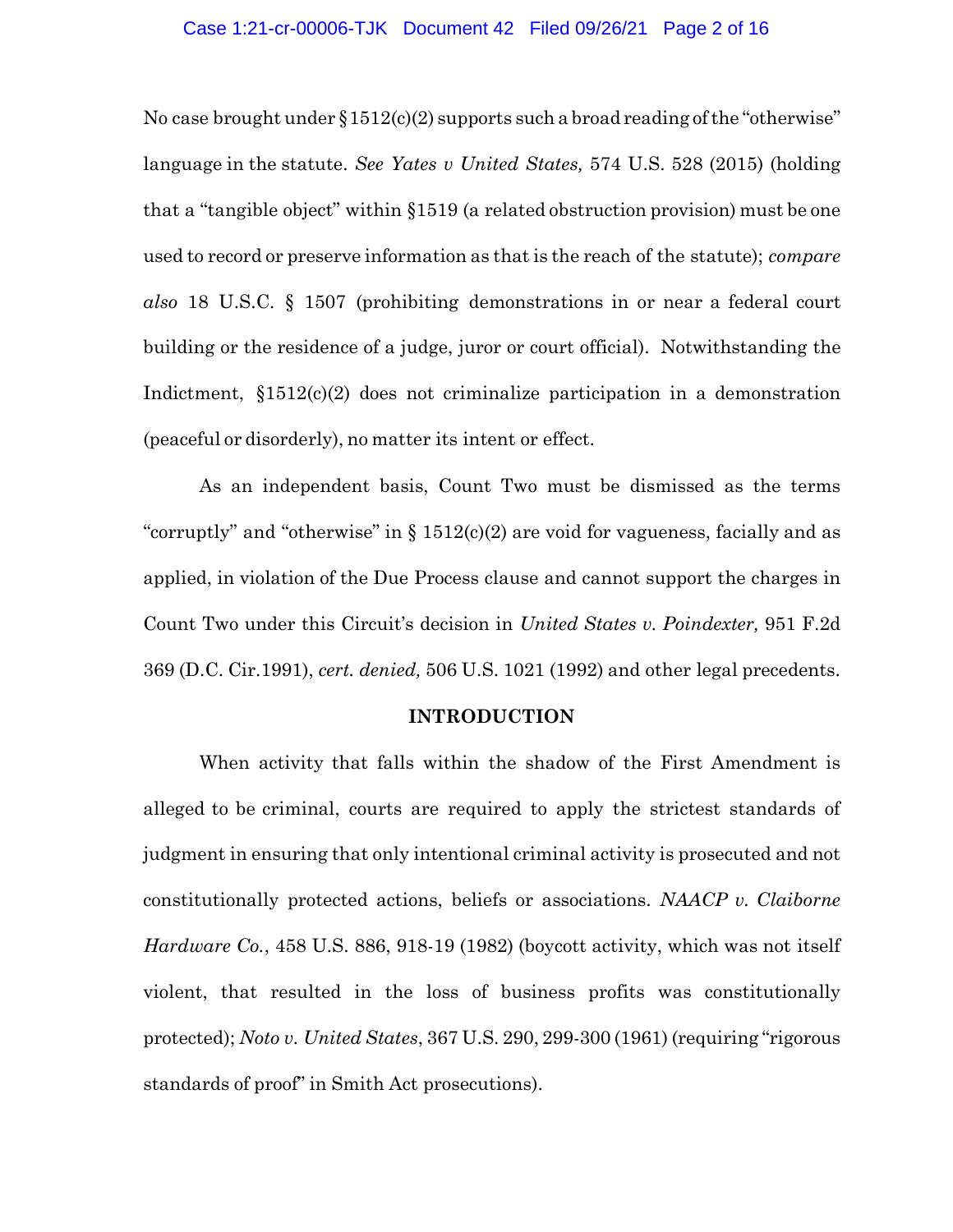### Case 1:21-cr-00006-TJK Document 42 Filed 09/26/21 Page 3 of 16

There can be no dispute that circumstances surrounding every offense charged in this case involve the political process and the role and activities of thousands of Americans, including Mr. Jensen in that process. On January 6, 2021, then-President Donald Trump had summoned his supporters to Washington, D.C. for a political rally to be held at the Ellipse near the White House. Once at the podium, President Trump told the persons assembled at the rally to walk to the Capitol and make their voices heard by Congress.2

When individuals associate together to advance a shared political objective, this activityis presumptively protected by the First Amendment to the United States Constitution. *See Texas v. Johnson,* 491 U.S. 397, 408-09 (1989) (a principal "function of free speech under our system of government is to invite dispute. It may indeed best serve its high purpose when it induces a condition of unrest, creates dissatisfaction with conditions as they are, or even stirs people to anger"). In reversing a conviction for flag-burning as "expressive conduct" within protection of the First Amendment, the Supreme Court considered that the incident took place during a demonstration "to protest the policies of the Reagan administration" while President Reagan was being renominated at the Republican National Convention held in Dallas in 1984. *Id.* at 399. Notably for purposes of the instant case, the Supreme Court rejected the argument

<sup>&</sup>lt;sup>2</sup> Among other things, President Trump told the assembled crowd: "We have come to demand that Congress do the right thing and only count the electors who have been lawfully slated. . . . I know that everyone here will soon be marching over to the Capitol building to peacefully and patriotically make your voices heard." Washington Post, 2/10/21, "When did the Jan. 6 rally become a march to the Capitol?"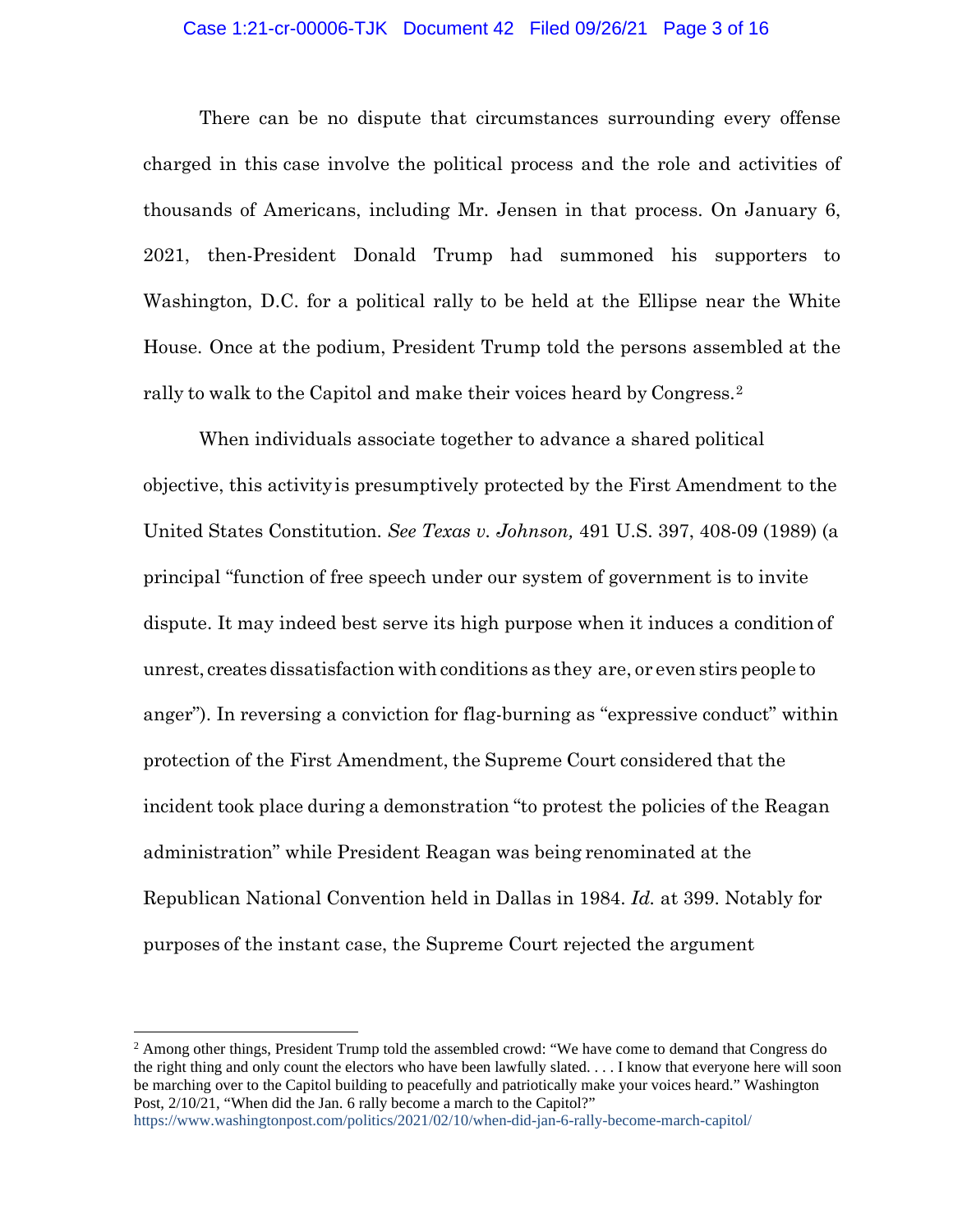propounded by Texas that the breaches of the peace by other demonstrators nullified the flag burner's First Amendment rights. *Id.* at 408. As set out in the Indictment and in the terabyte quantities of discovery produced by the United States, Mr. Jensen came to Washington, D.C. to attend a political rally near the White House. During histime in Washington, D.C., Mr. Jensen did not destroy any property and did not injure anyone. He did not steal or take away any documents or other property belonging to members of Congress. He did not delete any social media posts or other communications and, in fact, voluntarily turned over his cell phone to the FBI. While in DC, he did not act corruptly, *i.e.*, he did not accept or pay any bribes; he did not threaten or harm anyone; he did not lie to authorities; and he did not encourage anyone to lie to authorities. Mr. Jensen's activities while in DC are protected by First Amendment freedoms – of speech, of association, and of assembly to petition the Government for redress of grievances.

#### **THE STATUTE**

### **18 U.S.C. § 1512. Tampering with a witness, victim, or an informant**

(c) Whoever corruptly–

(1) alters, destroys, mutilates, or conceals a record, document, or other object, or attempts to do so, with the intent to impair the object's integrity or availability for use in an official proceeding; or

(2) otherwise obstructs, influences, or impedes any official proceeding, or attempts to do so, shall be fined under this title or imprisoned not more than 20 years, or both.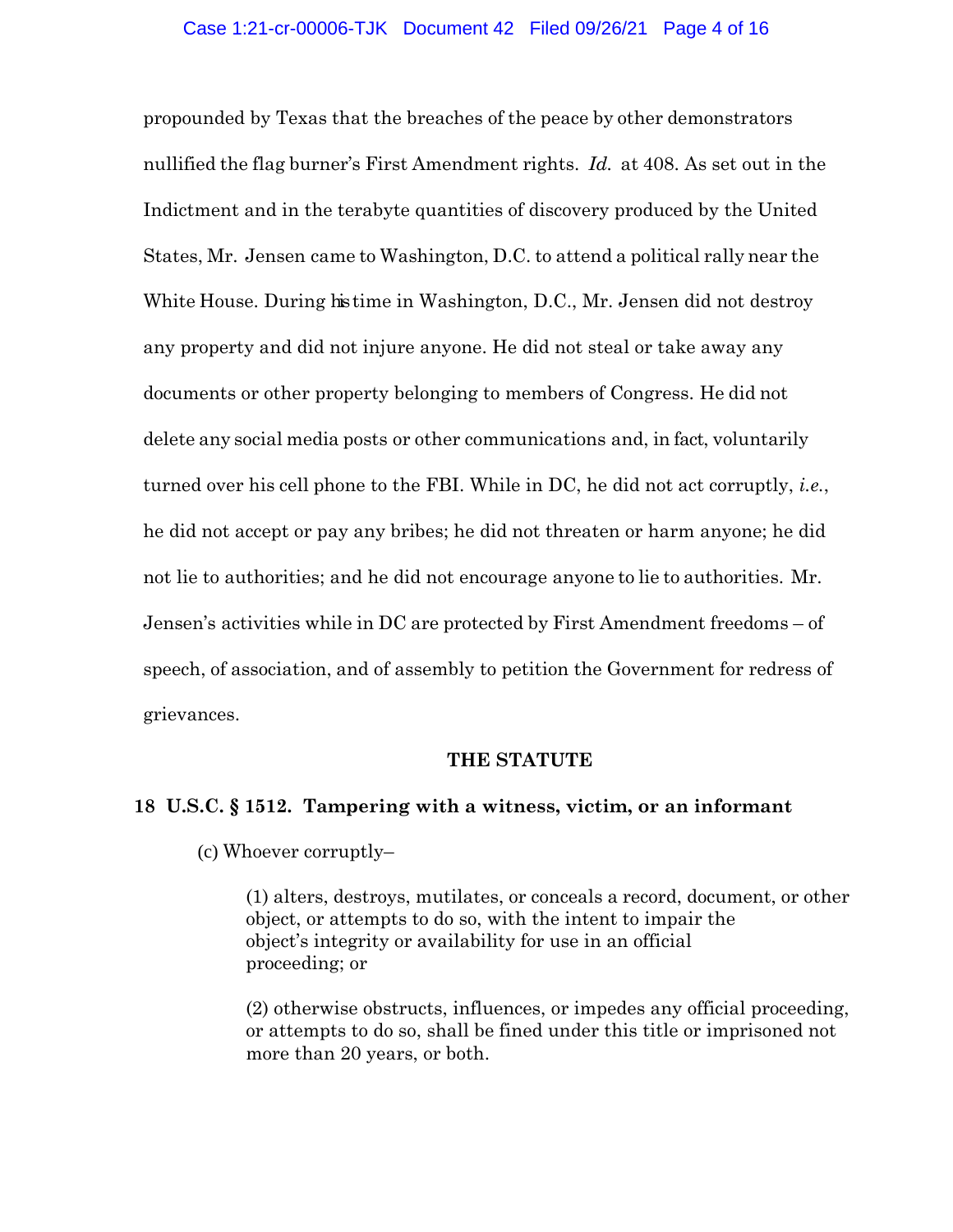### **ARGUMENT**

# **I. Congress Did Not Bury a Broad Obstruction Prohibition that Reaches First Amendment Protected Demonstrations in § 1512(c)(2) by Using a Vague Term Such as "Otherwise."**

Section 1512(c)(2) was enacted as part of the Sarbanes–Oxley Act of 2002,

P.L. 107-204. The Sarbanes-Oxley Act "was prompted by the exposure of Enron's massive accounting fraud and revelations that the company's outside auditor, Arthur Andersen LLP, had systematically destroyed potentially incriminating documents." *Yates v. United States,* 574 U.S. 528, 535–36 (2015). Nothing in the statutory language or the legislative history supports the notion that Congress enacted  $\S 1512(c)(2)$  to criminalize the disruption of a Congressional proceeding by persons engaged in a political rally, no matter how large the crowd or how disorderly the activities of some in the crowd may have become.

Congress certainly knows how to criminalize in explicit terms demonstrations or violent conduct that interferes with proceedings. For example,18 U.S.C. § 1507 makes it illegal to picket or parade near a federal courthouse with the intent to interfere with a proceeding.3 Similarly, Congress knows how to criminalize threats or violence intended to interfere with a proceeding or with certain types of congressional hearings as it has in 18 U.S.C. §

<sup>3</sup> In pertinent part, § 1507 provides:

Whoever, with the intent of interfering with, obstructing, or impeding the administration of justice, or with the intent of influencing any judge, juror, witness, or court officer, in the discharge of his duty, pickets or parades in or near a building housing a court of the United States, or in or near a building or residence occupied or used by such judge, juror, witness, or court officer, or with such intent uses any sound-truck or similar device or resorts to any other demonstration in or near any such building or residence, shall be fined under this title or imprisoned not more than one year, or both.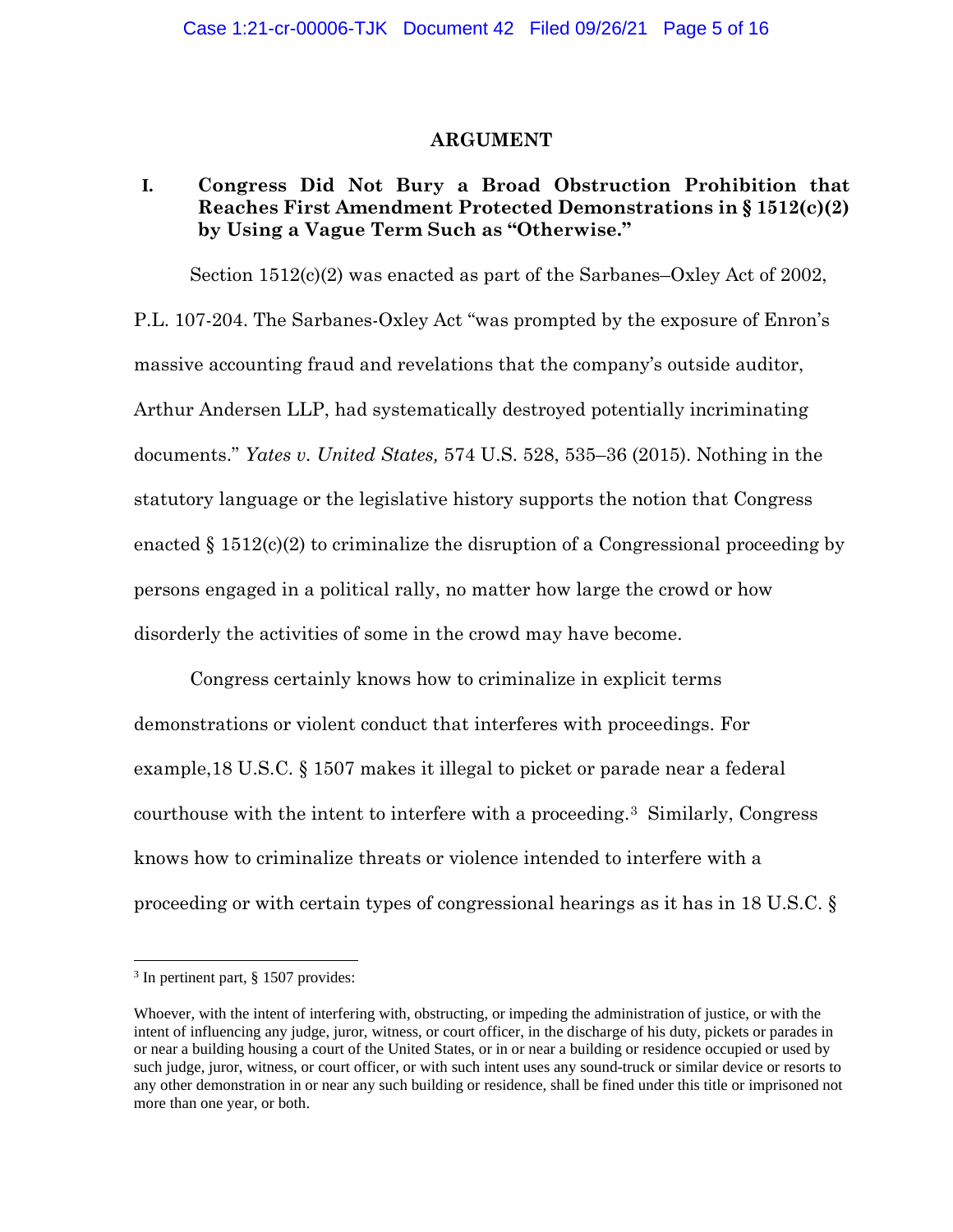1505.4 Neither of those statutes reach the conduct charged in this case.

It is clear that if Congress had wanted to criminalize the conduct charged in the Indictment, it could have done so by expanding § 1507 to include picketing at the Capitol. Or by extending §1505 to all sorts of Congressional proceedings and not just those engaged in investigations. However, there are valid reasons why Congress limited §§ 1505 and 1507 as it did. Unlike judicial proceedings referenced in § 1507 and Congressional committees engaged in investigative activities, extending those provisions to the political work of Congress would surely run afoul of the First Amendment. The D.C. Circuit has explained the practical implications of the political nature of Congressional activities to obstruction statutes:

to assert that all endeavors to influence, obstruct or impede the proceedings of congressional committees are, as a matter of law, corrupt – would undoubtedly criminalize some innocent behavior. Unlike courts of law covered by section 1503, congressional committees are part and parcel of a political branch of government and therefore serve wide-ranging political functions not limited to a search for truth in accordance with formal rules. They may also have a far-flung investigative scope and evoke legitimate political jousting between the executive and legislative branches. No one can seriously question that people constantly attempt, in innumerable ways, to obstruct or impede congressional committees. An executive branch official, for example, might call the chairman of a congressional committee convened to investigate some wrongdoing and say, "We both know this investigation is really designed to embarrass the President (or a Senator), not to investigate wrongdoing. Why don't you call it off?" The official surely intends to obstruct or impede the inquiry, but it does not necessarily follow that he does so corruptly. Similarly, a political

<sup>4</sup> In pertinent part, § 1505 provides:

Whoever corruptly, or **by threats or force**, or by any threatening letter or communication influences, obstructs, or impedes or endeavors to influence, obstruct, or impede the due and proper administration of the law under which any pending proceeding is being had before any department or agency of the United States, or **the due and proper exercise of the power of inquiry under which any inquiry or investigation is being had by either House, or any committee of either House or any joint committee of the Congress**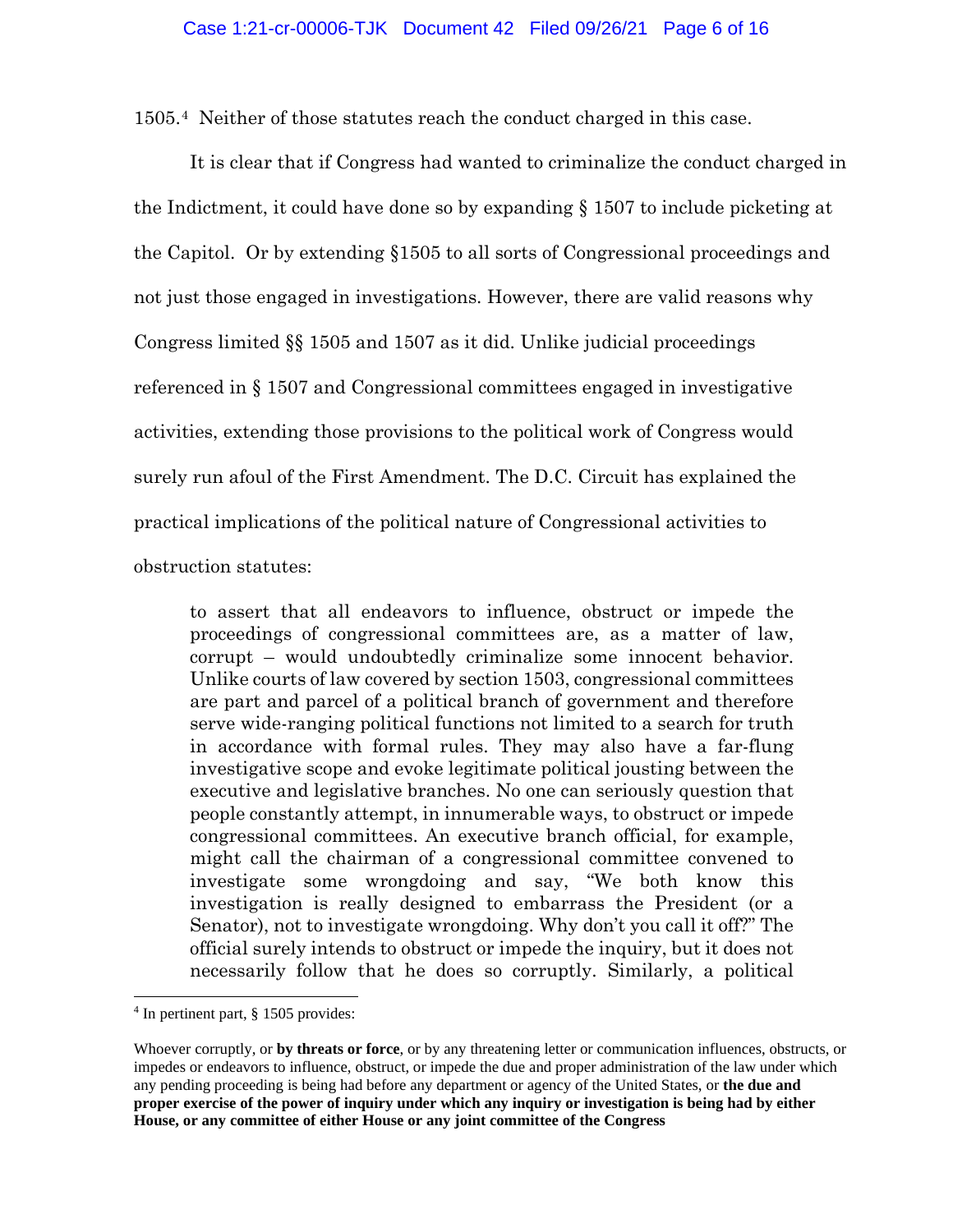activist might contact his representative and tell her that unless she stops spending her time pursuing a certain investigation rather than some other legislative endeavor, the activist's group will oppose her reelection. Again, the activist is endeavoring to impede or obstruct the investigation but is not necessarily doing so corruptly.

*United States v. North*, 910 F.2d 843, 882 (D.C. Cir. 1990). <sup>5</sup>

In the face of these clear statutory provisions enacted by Congress in §§

1505 and 1507, this Court should not broaden the reach of § 1512 as the

Indictment in this case would require. As the Supreme Court has explained,

[Courts] have traditionally exercised restraint in assessing the reach of a federal criminal statute, both out of deference to the prerogatives of Congress, and out of concern that "a fair warning should be given to the world in language that the common world will understand, of what the law intends to do if a certain line is passed." We do not believe that uttering false statements to an investigating agent – and that seems to be all that was proved here – who might or might not testify before a grand jury is sufficient to make out a violation of the catchall provision of § 1503.

*United States v. Aguilar*, 515 U.S. 593, 600 (1995) (internal citations omitted).

Count Two in the instant case charges a violation of  $\S 1512(c)(2)$ , a catch-all provision that reaches conduct that "otherwise" obstructs an official proceeding. Section 1512(c)(2) is contained within Chapter 73 of the United States Code which defines Obstruction of Justice offenses, *see, e.g.,* 18 U.S.C. § § 1501-1521. Section 1512 is titled "Tampering with a witness, victim or an informant." Other than the cases recently brought in this district, arising out of the events that occurred on January 6, 2021, no reported cases prosecuted under  $\S 1512(c)(2)$ , since its passage

<sup>5</sup> This opinion was withdrawn and superseded in part on rehearing by *United States v. North,* 920 F.2d 940 (D.C. Cir. 1990).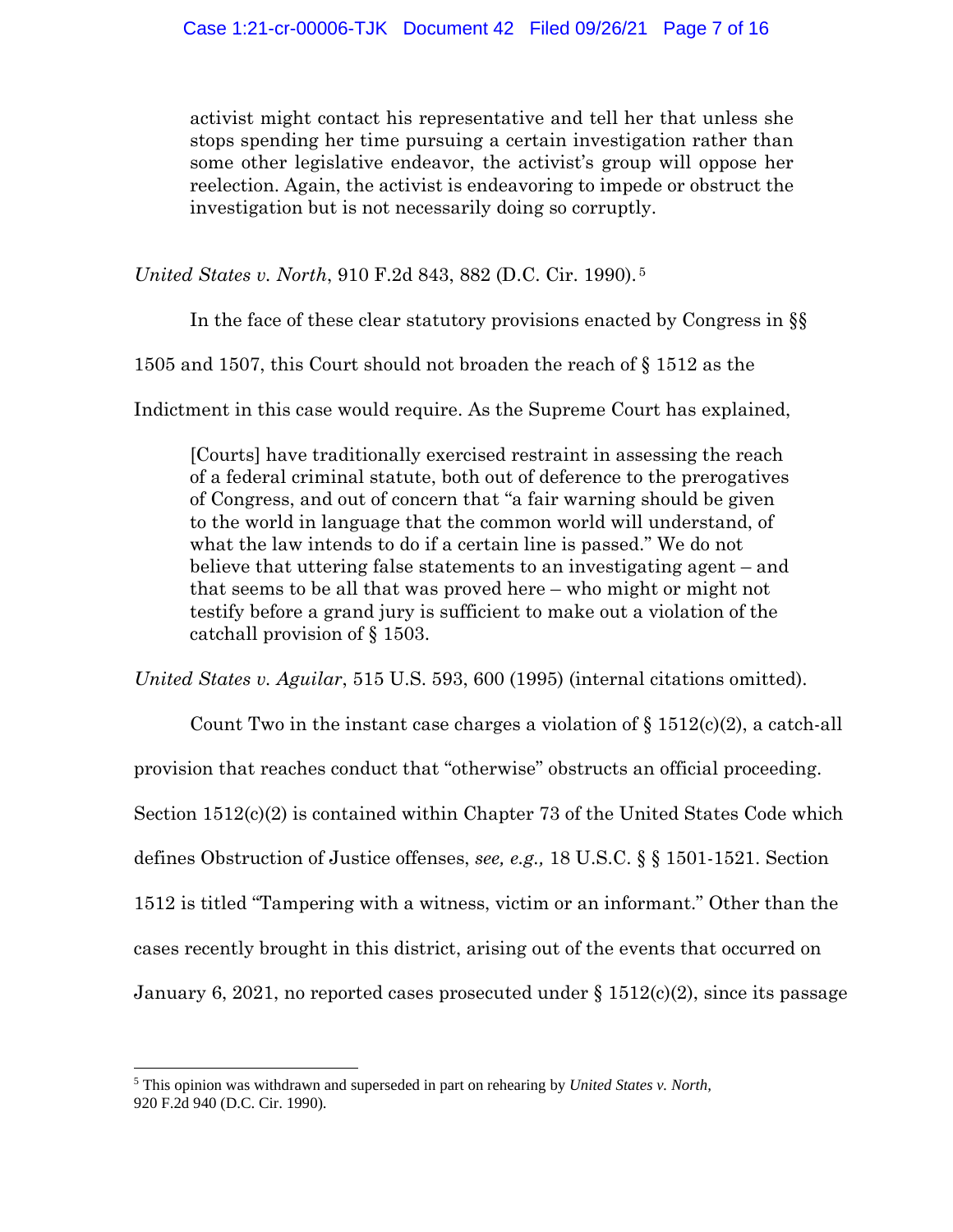### Case 1:21-cr-00006-TJK Document 42 Filed 09/26/21 Page 8 of 16

in 2002, involve a claim that demonstrations or rowdy crowds who disrupted or caused the suspension of an official proceeding committed an obstruction offense under § 1512(c)(2). Nor does it appear that the United States has prosecuted other demonstrators, who have caused the suspension or disruption of congressional hearings under  $\S 1512(c)(2).6$ 

The Supreme Court has rejected the broad reading of "otherwise" that the Government seeks to adopt in the instant case. In *Yates v. United States*, the majority rejected the government's use of a Sarbanes-Oxley anti-shredding law to prosecute a fisherman for missing fish. In *Yates*, prosecutors sought to broadly define the term "tangible object." Justice Ginsburg wrote, "we resist reading §1519 expansively to create a coverall spoliation of the statute, advisable as such a measure might be. Leaving that important decision to Congress, we hold that 'tangible object' within 1519's compass is one used to record or preserve information." *Yates v. United States,* 574 U.S. at 549. Similarly, here, this Court should not expansively read "otherwise" in  $\S 1512(c)(2)$  to include within the reach of the statute the actions of persons engaged in political demonstrations. Congress could not possibly have intended to include "political demonstrations" within the scope of the phrase "otherwise." No matter how disruptive, political

<sup>6</sup> Demonstrators often disrupt congressional proceedings but there is no evidence that they have been charged with 20-year obstruction offenses under § 1512(c)(2). *See, e.g,,* "Protesters Disrupt Senate Hearing on Health Care" at https://www.youtube.com/watch?v=prtYKvO05A8; "Capitol Police Drag Disabled Trumpcare Protesters from Wheelchairs, Make 43 Arrests" at https://patch.com/us/white-house/watch-capitol-cops-drag-disabled-trumpcare-protesters-wheelc hairs-across-floor (the arrestees were charged with misdemeanors under D.C. Code §22-1307); "Extinction Rebellion protesters glue themselves to doors to confront politicians at US Capitol" at https://www.theguardian.com/environment/2019/jul/23/extinction-rebellion-protesters-us-capitol -washington.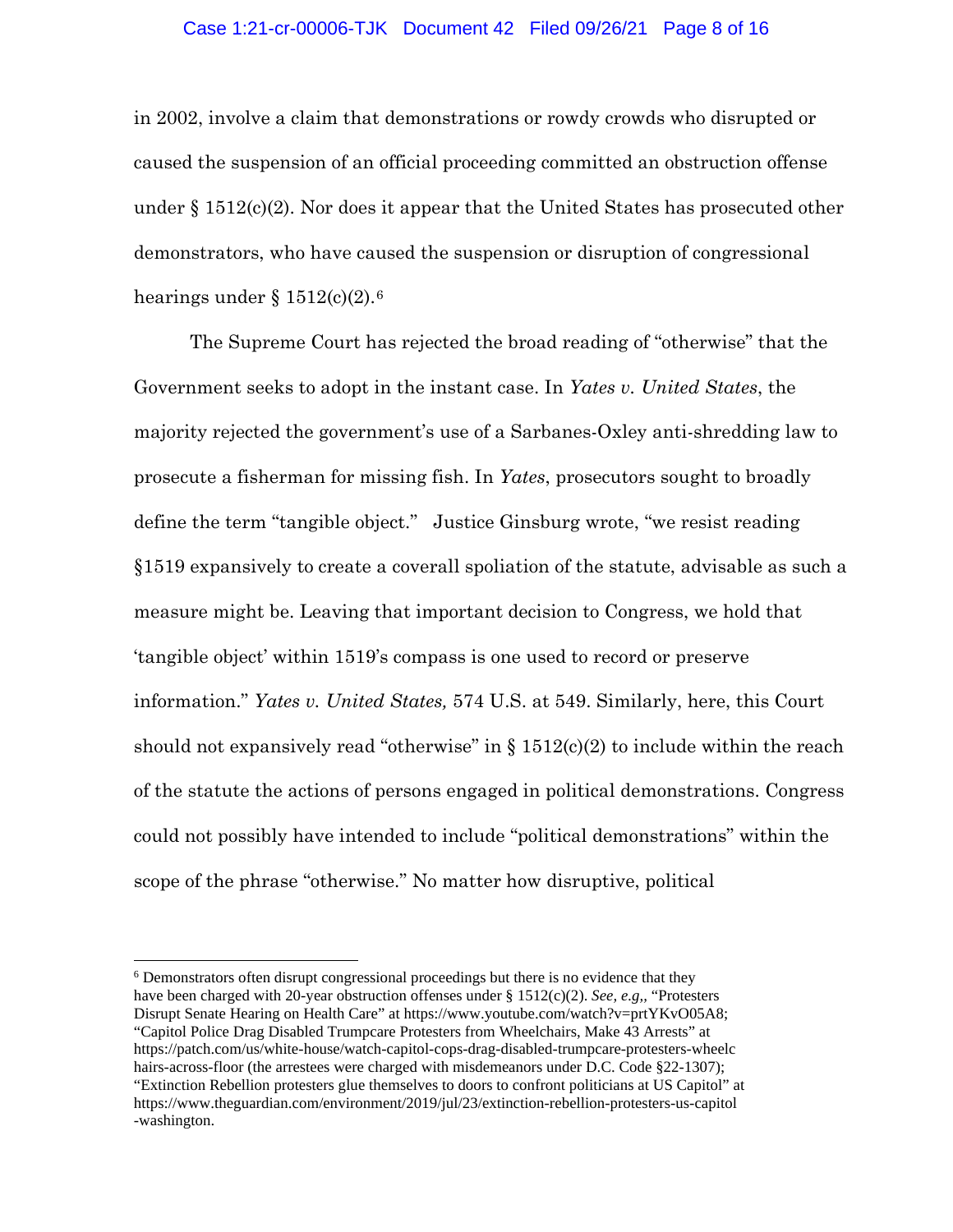#### Case 1:21-cr-00006-TJK Document 42 Filed 09/26/21 Page 9 of 16

demonstrations have no relationship to witnesses or information to be presented at proceedings, the proper scope of § 1512 based on its statutory language and its legislative history.

A reading of the "otherwise" catchall provision in § 1512 that includes only conduct intended to generate false testimony, impede the testimony of witnesses, or impair the collection of evidence in some fashion is consistent with the case law. *See, e.g., United States v. Pugh*, 945 F.3d 9, 28 (2d Cir. 2019) (defendant destroyed several USB drives and deleted data on his iPod)*; United States v. Burge*, 711 F.3d 803, 809 (7th Cir. 2013) (upholding conviction of former Chicago police official for providing false answers to interrogatories in a civil lawsuit filed by a person seeking damages for mistreatment while in police custody)<sup>7</sup>; *United States v. Jefferson*, 751 F.3d 314, 321 (5th Cir. 2014) (making intentional false statements to court during a preliminary injunction hearing); *United States v. Phillips,* 583 F.3d 1261 (10th Cir. 2009) (affirming conviction of defendant who disclosed undercover officer's identity to impede a grand jury investigation); *United States v. Carson*, 560 F.3d 566, 584 (6th Cir.2009) (making false statements to a grand jury); *United States v. Mintmire*, 507 F.3d 1273, 1290 (11th Cir. 2007) (defendant "attempted to orchestrate" grand jury witness's testimony by sending notes to an attorney who in turn "coached" the witness); *United States v. Lucas*, 499 F.3d 769, 780–81 (8th Cir.2007) (§ 1512(c)(2) conviction affirmed where defendant sought to have others falsely claim ownership of a firearm); *United States v. Ring*, 628 F.

<sup>&</sup>lt;sup>7</sup> The 7th Circuit explained that  $\S(c)(1)$  "covers obstructive conduct in the form of physical destruction of documents and records" whereas § 1512(c)(2) covers "otherwise" obstructive behavior to include giving false statements in interrogatories relating to a civil lawsuit. *Burge*, *supra.*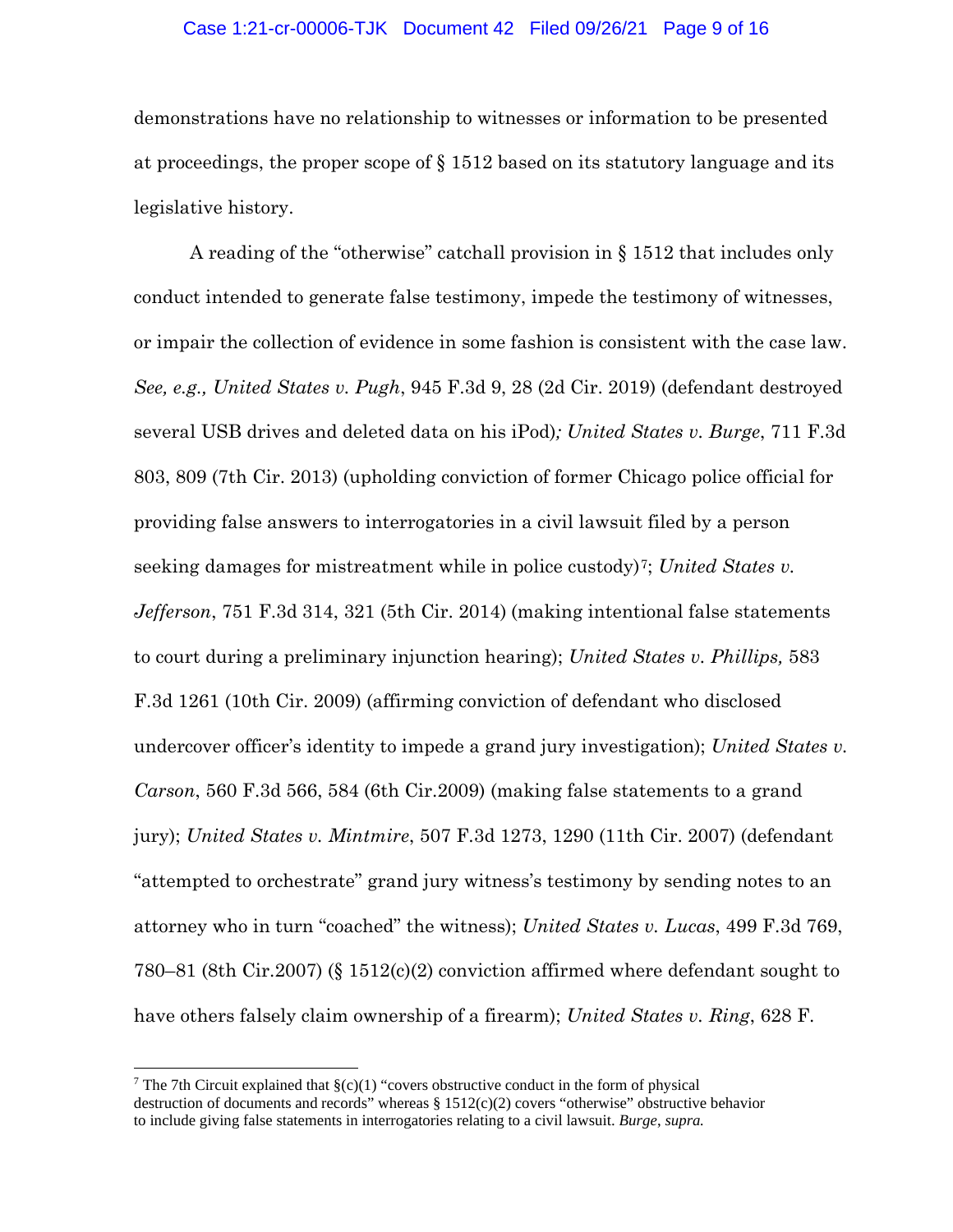Supp.2d 195, 225 (D. D.C. 2009) (false statements covered by § 1512(c)(2)).

Moreover, the allegation that Mr. Jensen entered the United States Capitol in an attempt "corruptly obstruct, influence, and impede an official proceeding, that is, a proceeding before Congress" as alleged in the Indictment does not amount to a violation of  $\S 1512(c)(2)$ .

Having used traditional tools of statutory interpretation to examine markers of congressional intent within the Sarbanes–Oxley Act and § 1519 itself, we are persuaded that an aggressive interpretation of "tangible object" must be rejected. It is highly improbable that Congress would have buried a general spoliation statute covering objects of any and every kind in a provision targeting fraud in financial recordkeeping.

*Yates,* 574 U.S. at 546.

As in Yates, it is highly improbable that Congress would have buried a broad general obstruction statute that reaches even the acts of demonstrators – a First Amendment protected activity – in § 1512(c)(2) by using a vague term such as "otherwise." This is especially true where  $\S$  1512(c)(2) does not even include a requirement that the person acted willfully, knowingly, or intentionally.

# **II. THE OBSTRUCTION STATUTE CHARGED IN COUNT TWO IS FACIALLY UNCONSTITUTIONAL**

To comport with the Due Process clause, a statute must give fair warning of the prohibited conduct. *Bouie v. City of Columbia*, 378 U.S. 347, 351 (1964). A statute is unconstitutionally vague under the due process clause if it (1) "fails to provide people of ordinary intelligence a reasonable opportunity to understand what conduct it prohibits;" or  $(2)$  "authorizes or even encourages arbitrary and discriminatory enforcement." *Hill v. Colorado*, 530 U.S. 703, 732 (2000). In a case like this one where First Amendment rights are implicated, a court may declare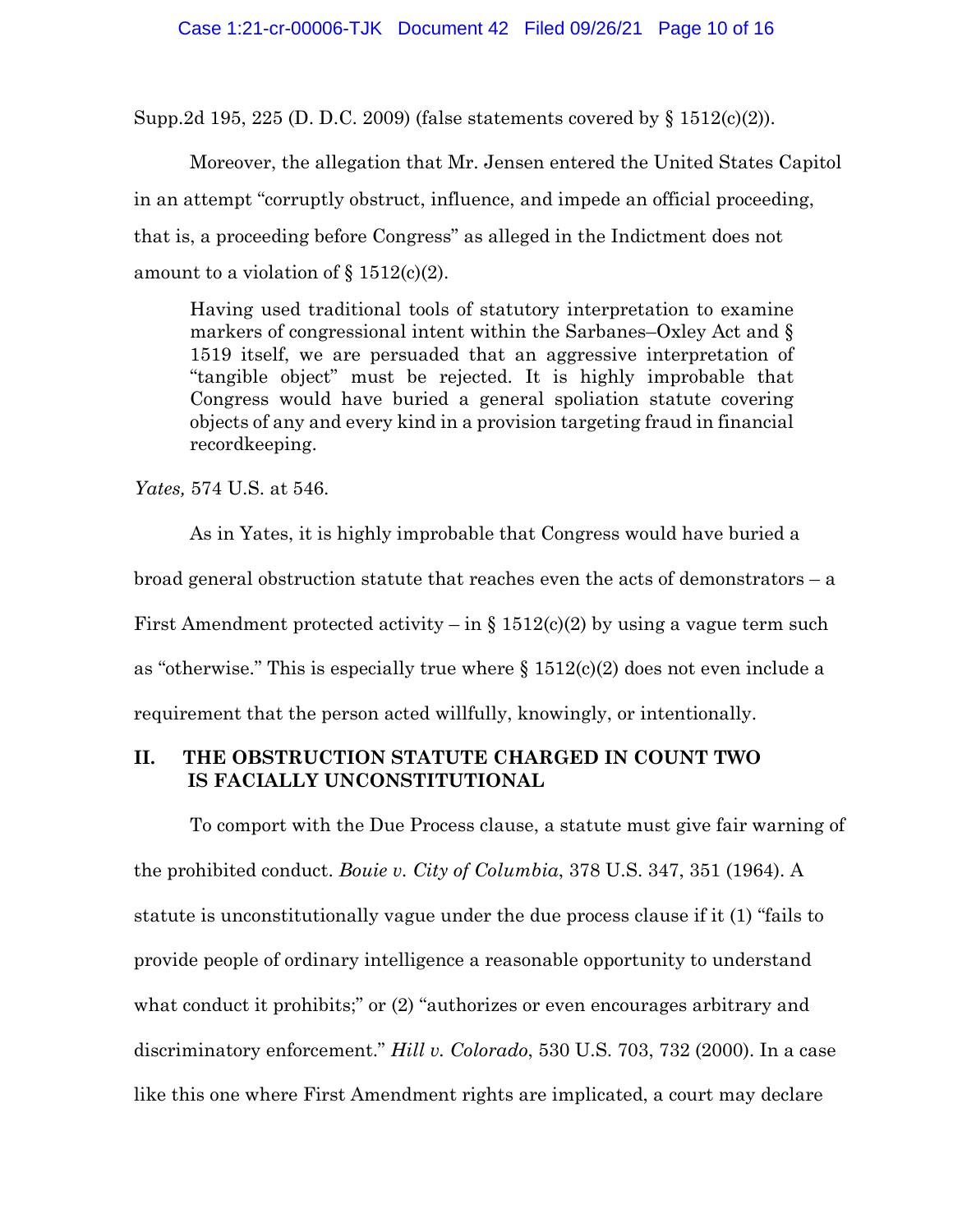the law facially invalid. *See Reno v. American Civil Liberties Union,* 521 U.S. 844 (1997).

# **A. A Criminal Statute that Makes it Illegal for a Person to Corruptly Influence, Obstruct and Impede Congressional Inquiries is Facially Void for Vagueness**

In *United States v. Poindexter,* the D.C. Circuit held that the term

"corruptly" as used in 18 U.S.C. § 1505, the obstruction statute under which

Poindexter was prosecuted "is too vague to provide constitutionally adequate

notice that it prohibits lying to the Congress." *Poindexter,* 951 F.2d at 379.8 The

statutory provision that *Poindexter* found too vague to pass constitutional muster

is materially identical to the language in  $\S 1512(c)(2)$  charged in Count Two.<sup>9</sup>

The D.C. Circuit explained that the term "corruptly"

must have some meaning because otherwise the statute would criminalize all attempts to "influence" congressional inquiries – an absurd result that the Congress could not have intended in enacting the statute. . . ."[A] statute which either forbids or requires the doing of an act in terms so vague that men of common intelligence must necessarily guess at its meaning and differ as to its application, violates the first essential of due process of law." In particular, a penal statute must define the criminal offense with sufficient definiteness that ordinary people can understand what conduct it prohibits, and do so in a manner that does not invite arbitrary and discriminatory enforcement by which "policemen, prosecutors, and juries ... pursue their personal predilections."

In response to certain different arguments that the defendant made unsuccessfully in North I, we quoted several modern dictionaries for

<sup>8</sup> Two years after the Poindexter decision, Congress amended the statue to provide a definition of "corruptly." *See* 18 U.S.C. § 1515(b) ("As used in section 1505, the term "corruptly" means acting with an improper purpose, personally or by influencing another, including making a false or misleading statement, or withholding, concealing, altering, or destroying a document or other information."). However, by its terms, the amendment only applies to  $\S$  1505 prosecutions.

<sup>9</sup> The obstruction statute in *Poindexter* provided: "*Whoever corruptly* . . *. influences, obstructs, or impedes* the due and proper administration of the law under which any pending proceeding is being had. . . ." *Poindexter*, 951 F.2d at 377. Here, § 1512(c)(2) provides "*Whoever corruptly – . . .* otherwise *obstructs, influences, or impedes* any official proceeding. . ."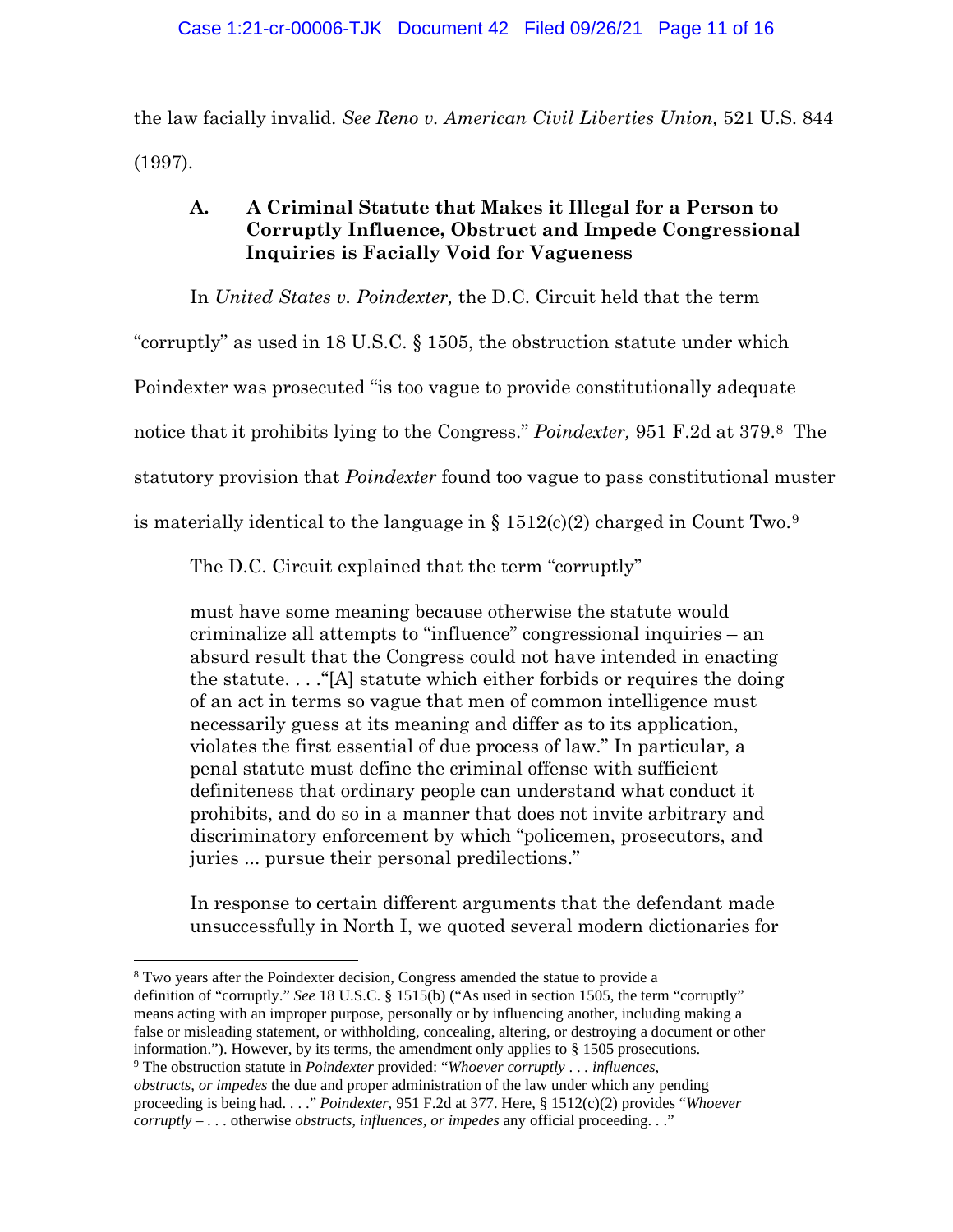definitions of the word "corrupt":

"[C]orruptly" is the adverbial form of the adjective "corrupt," which means "depraved, evil: perverted into a state of moral weakness or wickedness ... of debased political morality; characterized by bribery, the selling of political favors, or other improper political or legal transactions or arrangements." A "corrupt" intent may also be defined as "the intent to obtain an improper advantage for [one]self or someone else, inconsistent with official duty and the rights of others."

We must acknowledge that, on its face, the word "corruptly" is vague; that is, in the absence of some narrowing gloss, people must "guess at its meaning and differ as to its application."

. . . The various dictionary definitions of the adjective "corrupt" quoted in North I do nothing to alleviate the vagueness problem involved in attempting to apply the term "corruptly" to Poindexter's conduct. "Vague terms do not suddenly become clear when they are defined by reference to other vague terms." Words like "depraved," "evil," "immoral," "wicked," and "improper" are no more specific – indeed they may be less specific – than "corrupt." As used in  $\S 1505$ , therefore, we find that the term "corruptly" is too vague to provide constitutionally adequate notice that it prohibits lying to the Congress.

*Poindexter*, 951 F.2d at 377–80.

. . .

Nothing in the legislative history of the act or legal precedents sufficiently narrows the term "corruptly" to pass constitutional muster especially in the context of First Amendment activities. The term "otherwise" is even more facially vague. If otherwise includes the entire universe of conduct, then it is facially vague and unconstitutional. A penal statute that contains facially vague terms is unconstitutional.

# **B. Section 1512(c)(2) is Unconstitutional as Applied to Mr. Jensen's Conduct**.

Even were the Court to consider the legislative history of  $\S$  1512(c) or the term "corruptly" as applied in this case, the statute is still unconstitutionally vague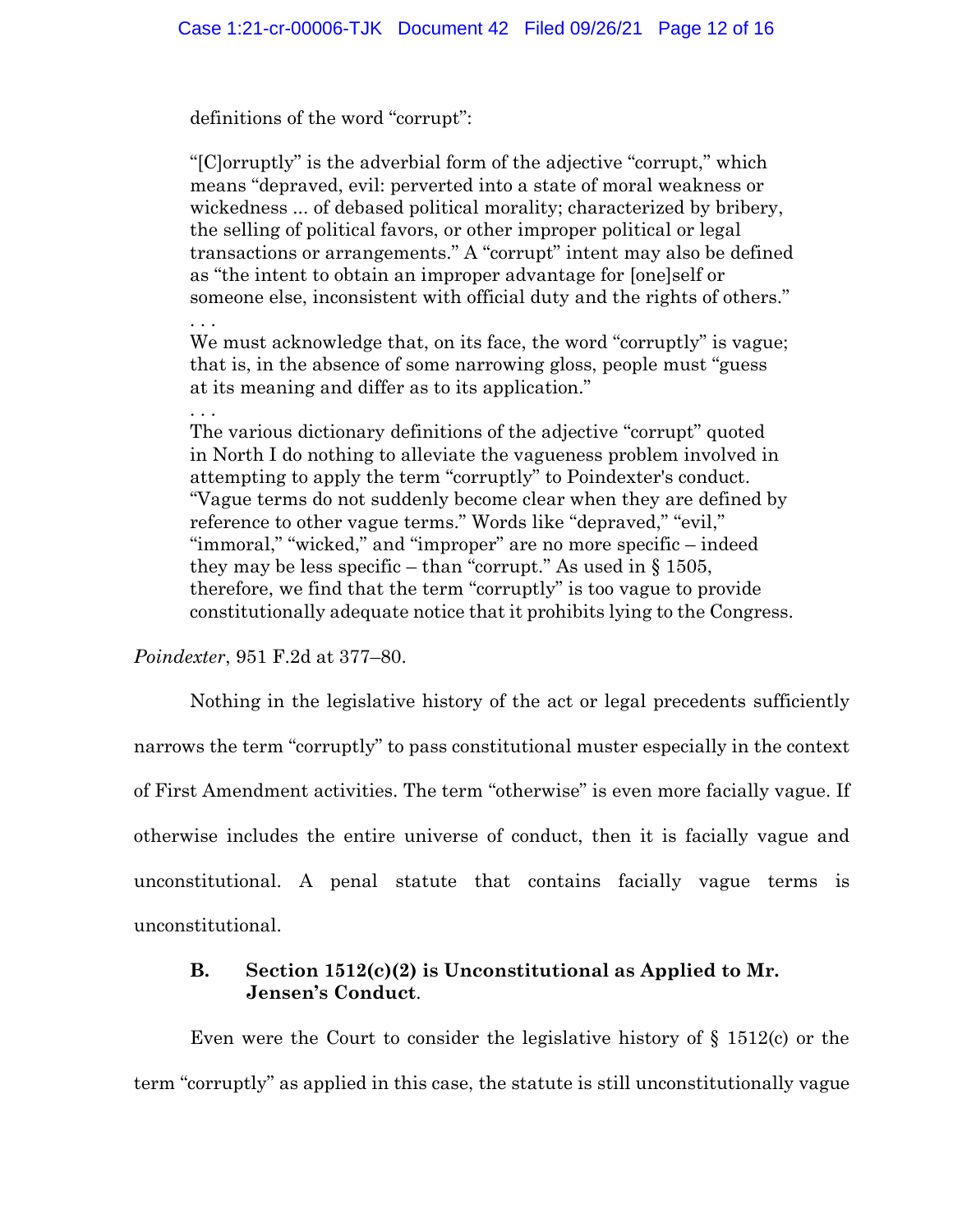#### Case 1:21-cr-00006-TJK Document 42 Filed 09/26/21 Page 13 of 16

as to Mr. Jensen. As quoted above, the pertinent law interpreting the elements of § 1512(c)(2) define "corruptly" to include making false statements or encouraging others to do so; falsifying documents; or destroying evidence. But none of those circumstances are alleged in this case. Another common definition of "corruptly"

means that in acting, the defendant aimed to obtain an "improper advantage for [himself] or someone else inconsistent with official duty and rights of others." Then someone who influences another to violate his legal duty has not acted corruptly if his purpose is, for example, to cause the enactment of legislation that would afford no particular benefit to him or anyone connected with him.

*Poindexter*, 951 F.2d at 385- 86 (internal citations omitted). But again, as applied to the Indictment in this case, there is no allegation that Mr. Jensen acted to gain an "improper advantage" for himself or anyone connected with him; or that he paid or received a bribe or a gratuity.

Moreover, as the Indictment is drafted, the term "otherwise" is limitless, has no textual or other constraints and therefore fails to give fair notice. The charges are not limited to other documents, by reference to  $\S 1512(c)(1)$ . The charges are not limited by reference to the title of §1512 to "[t]ampering with a witness, victim, or an informant." The charges are not limited to false statements, self-dealing, or shredding of evidence by reference to corporate fraud and accounting scandals that impelled passage of the Sarbanes Oxley Act. Nor does case law give any hint that "otherwise" could reach actions by persons engaged in a political demonstration.

As it relates to 18 U.S.C.  $\S 1512(c)$  — the statute that Mr. Jensen allegedly violated as set forth in Count Two — the court in *United States v. McGarrity*, 669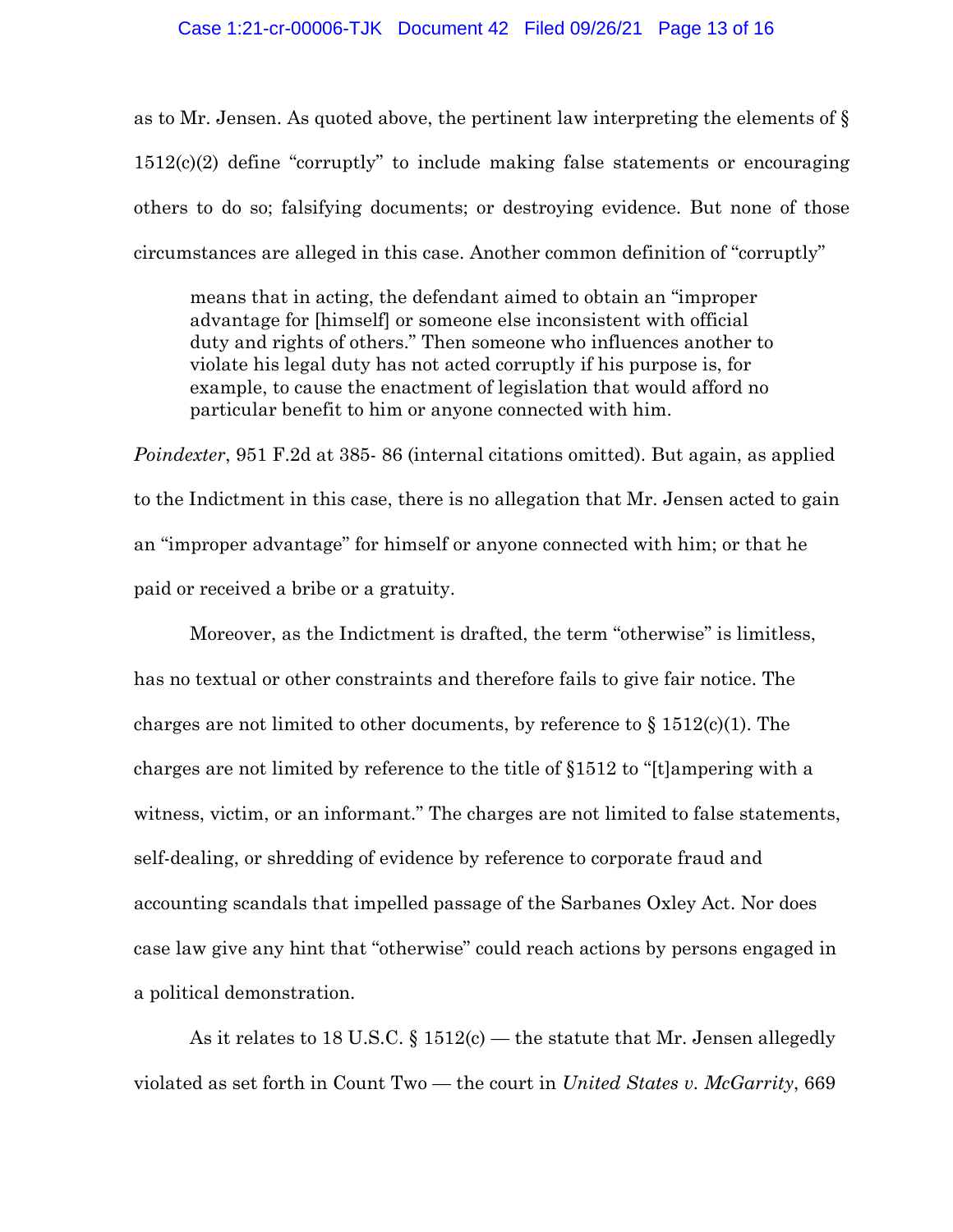F.3d 1218 (11th Cir. 2012), held that an indictment for obstruction under that section is likewise insufficient when it fails to specify what "official proceeding" was allegedly obstructed. *Id.* at 1238–40. In that case, the defendants were charged by indictment with obstructing an official proceeding in violation of 18 U.S.C. § 1512(c). *Id.* at 1238. Likewise, the First Circuit found that an indictment's failure to identify the official proceeding involved in a violation of Title 18, United States Code, Section 1512(a)(1) failed to state an offense. Uni*ted States v. Murphy*, 762 F.2d 1151 (1st Cir. 1985). "The indictment in the instant case did not identify *any* proceeding in which defendants were allegedly attempting to influence Watson's testimony. ... Crucial to preparation of any defense to a charge under the statute is at least some indication of the identity of the proceeding in which the defendant tried to influence testimony. The indictment at issue here presented no such indication, and as such it did not sufficiently apprise the defendant[s] of what [they] must be prepared to meet." *United States v. Murphy*, 762 F.2d at 1154 (1st Cir. 1985) (internal quotation marks omitted).10

Finally, even if the indictment had identified the certification of the electoral count as the as the official proceeding that was obstructed, Count Two would fall for failure to state an offense. No court has ever interpreted an "official

<sup>10</sup> *Cf, United States v. Mostofsky*, No. CR 21-138 (J. Boasburg), 2021 WL 3168501, at \*4 (D.D.C. July 27, 2021) (superseding Indictment charged that the defendant "attempted to, and did corruptly obstruct, influence, and impede an official proceeding, that is, a proceeding before Congress, specifically, *Congress' certification of the Electoral College vote*") (emphasis added).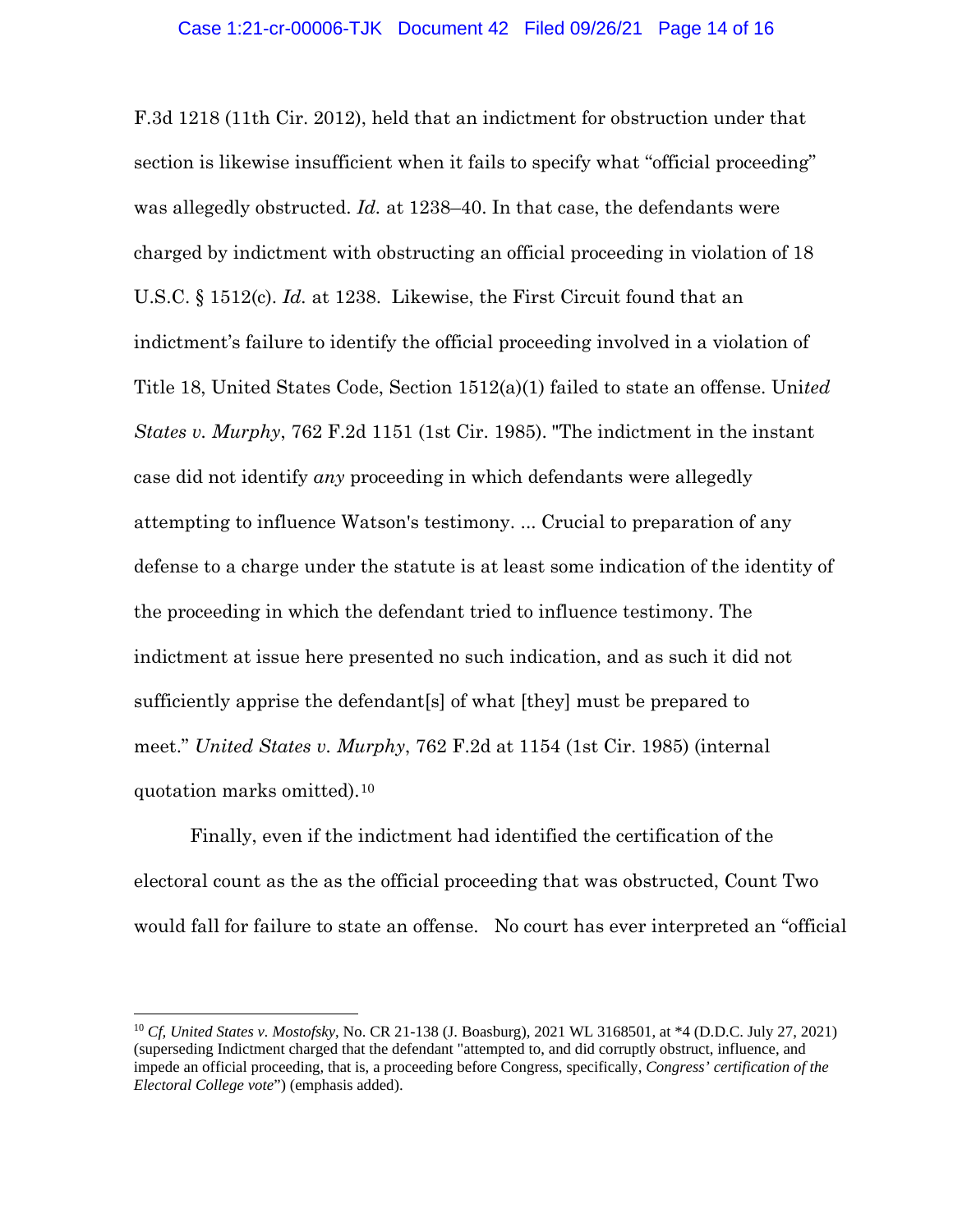#### Case 1:21-cr-00006-TJK Document 42 Filed 09/26/21 Page 15 of 16

proceeding" as that term is used in Section 1512(c) to apply to a legislative function such as the certification of the electoral college vote. More specifically, as set out *supra*, 18 U.S.C. § 1512(c)(2) only prohibits the corrupt obstruction of proceedings before Congress related to the administration of justice such as a congressional committee investigating a violation of the law where witnesses are subpoenaed to appear and give testimony or to provide relevant evidence. It does not prohibit the obstruction of a proceeding before Congress like the certification of the electoral college vote, a proceeding wholly unrelated to the administration of justice. If the allegation is that Mr. Jensen obstructed the certification of the electoral college vote, that would not be a crime under  $18 \text{ U.S.C.} \$   $1512(c)$ .

In sum, nothing in § 1512(c)(2) would have given fair notice to Mr. Jensen or to any person of common intelligence, that if he entered the United States Capitol for a short time, without injuring anyone or damaging any property while associated with others seeking to petition the Congress his conduct would run afoul of 18 U.S.C. § 1512(c)(2) and subject him to imprisonment for a term of 20 years.

### **CONCLUSION**

For all the above noted reasons, and any that may be presented at a hearing on this matter and that are fair and just, this Honorable Court should dismiss Count Two of the Indictment for failure to state an offense. In addition, Count Two should be dismissed because 18 U.S.C.  $\S$  1512(c)(2) is so vague that it fails to give fair notice to Mr. Jensen in violation of the Due Process Clause of the Fifth Amendment.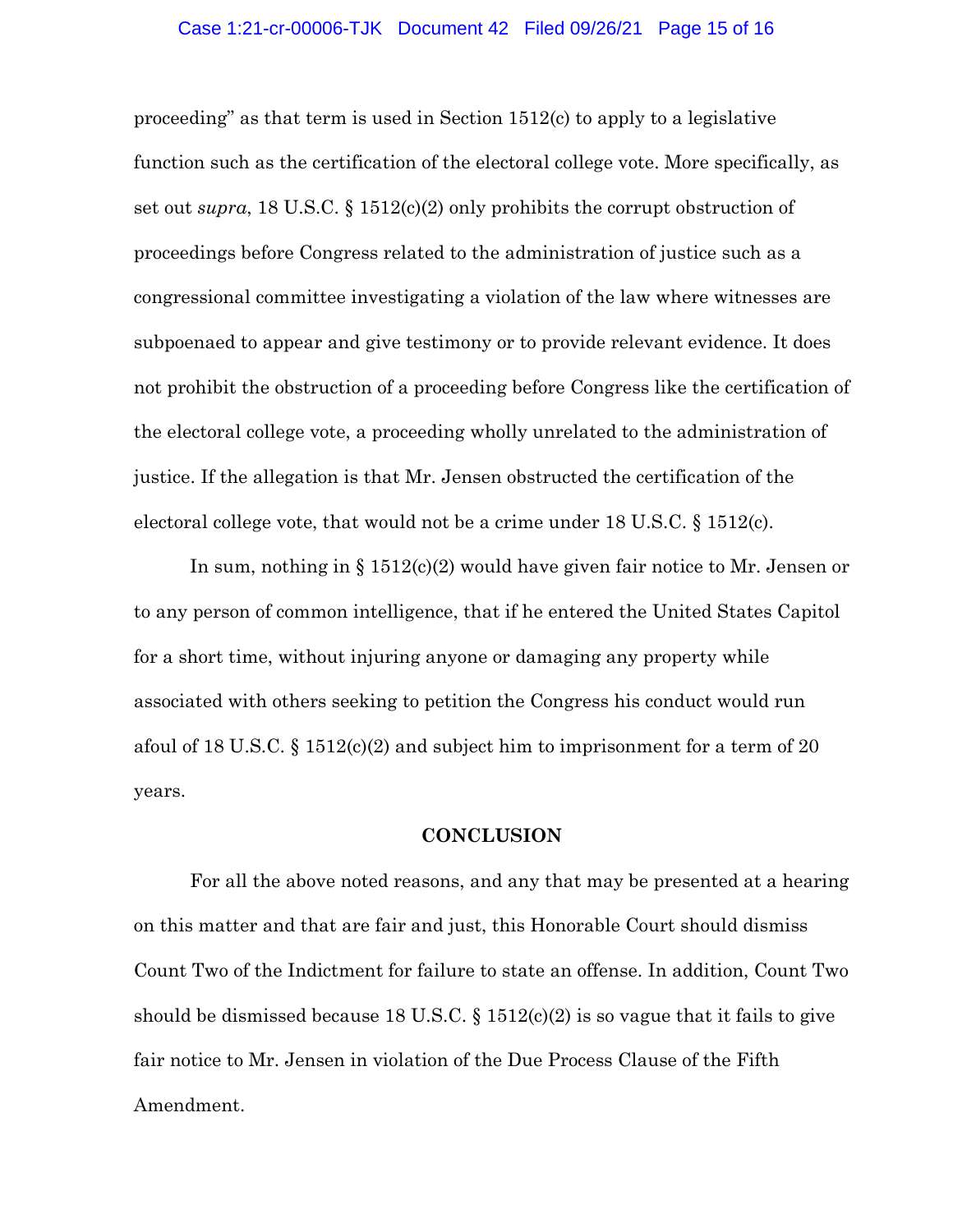Respectfully submitted,

 $\overline{\phantom{a}}$  /s/

Christopher M. Davis #385582 Counsel for Douglas Jensen Davis & Davis 1350 Connecticut Avenue, NW Suite 202 Washington, DC 20036 202.234.7300

# CERTIFICATE OF SERVICE

I hereby certify that a copy of this motion was served upon all counsel of

record via the Court's CM/ECF System on this day of 26th September 2021.

 $\sqrt{s}$ / Christopher M. Davis